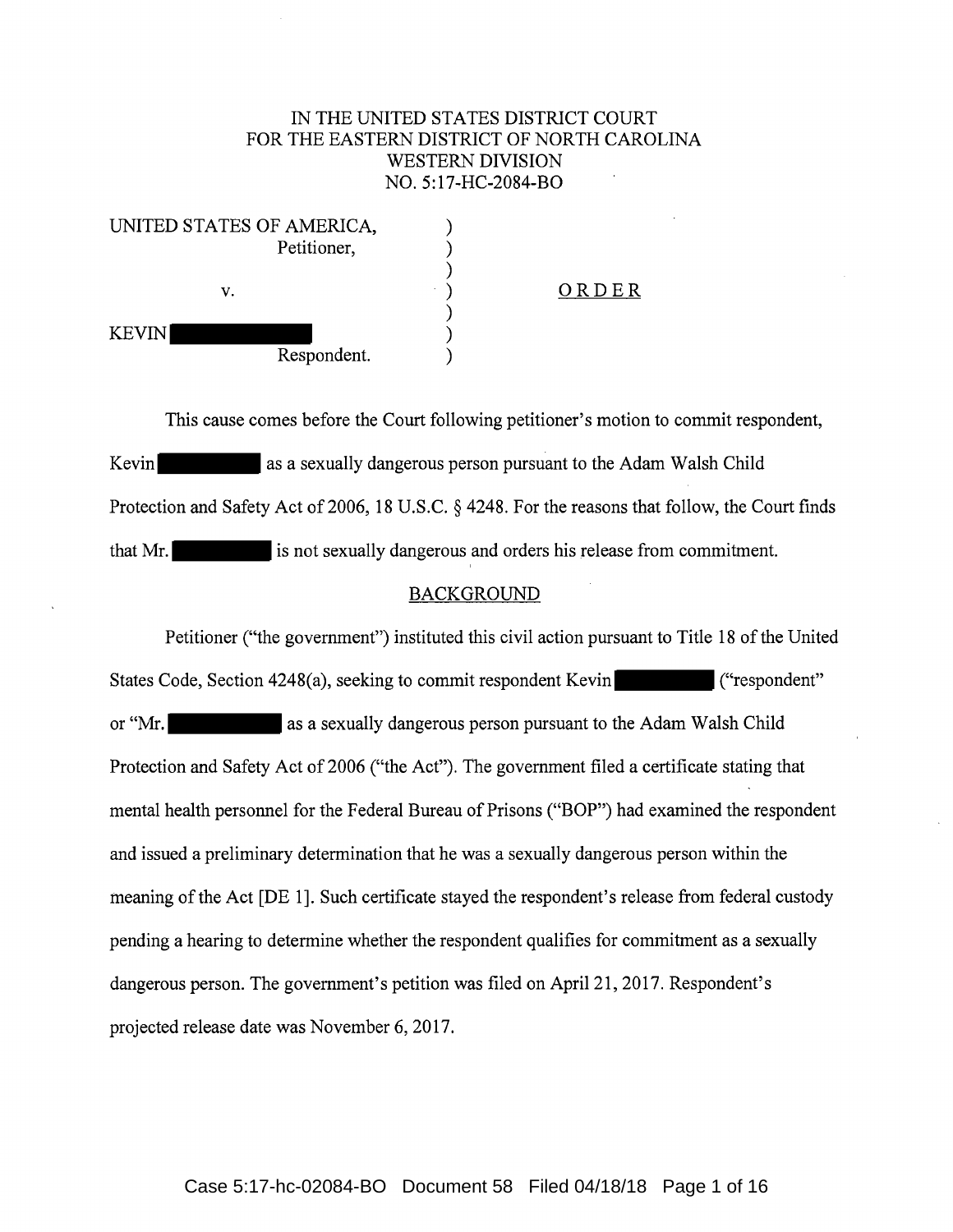On October 11, 2017, the Court conducted an· evidentiary hearing in this matter pursuant to 18 U.S.C.  $\S$  4247(d). The parties filed proposed findings of fact and conclusions of law on October 4 and 5, 2017. Pursuant to Rule 52(a)(l) of the Federal Rules of Civil Procedure, and after due consideration of the evidence presented and arguments of counsel, the Court adopts in part respondent's findings of fact and conclusions of law as filed on October 4, 2017. Specifically, the Court adopts sections A (Mr. Background), B (Substance Abuse History), C (Medical History), D (Criminal History), and E (Institutional Adjustment). The Court now holds that the government has failed to satisfy its burden to show by clear and convincing evidence that Respondent is sexually dangerous to others as defined by the Adam Walsh Act.

### **DISCUSSION**

To order the commitment of a respondent pursuant to § 4248, a court must conclude, after an evidentiary hearing at which the government bears the burden of proof by clear and convincing evidence, that the respondent is as "sexually dangerous person" as defined by the Act. The government must show that (1) the respondent has engaged in or attempted to engage in sexually violent conduct or child molestation; (2) that the respondent suffers from a serious mental illness, abnormality, or disorder; and (3) as a result of which he would have serious difficulty in refraining from sexually violent conduct or child molestation if released. 18 U.S.C.  $\S$  4248(d). ). "[C] lear and convincing has been defined as evidence of such weight that it produces in the mind of the trier of fact a firm belief or conviction, without hesitancy, as to the truth of the allegations sought to be established, and, as well, as evidence that proves the facts at issue to be highly probable." *Jimenez* v. *DaimlerChrysler Corp.,* 269 F.3d 439, 450 (4th Cir. 2001) (internal quotation marks, citations, and alterations omitted). If the Court finds that the government has satisfied its burden, the individual must be committed to a suitable facility for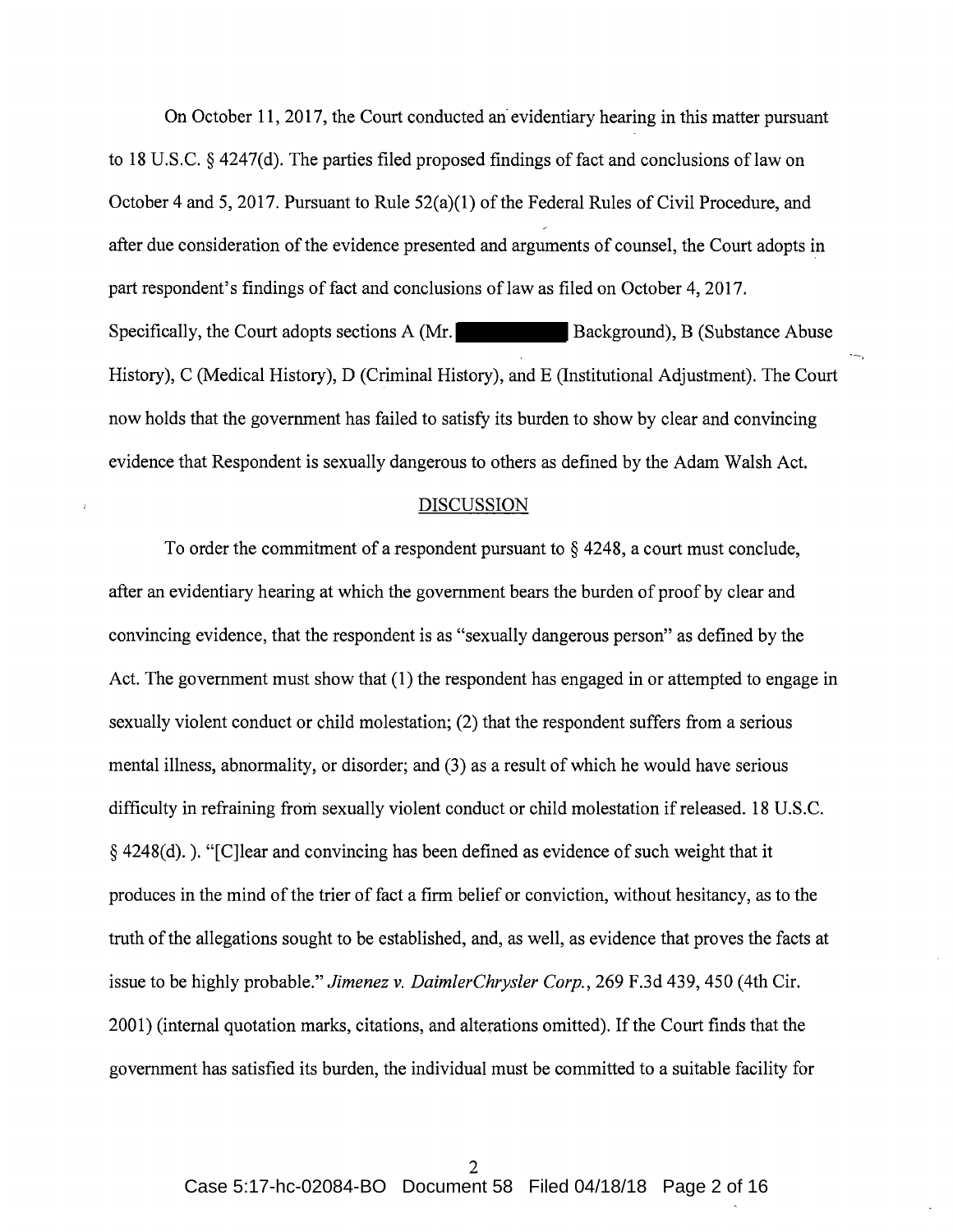mental treatment until he is determined to no longer be sexually dangerous to others. 18 U.S.C.  $§$  4248(d).

## **1. Whether the respondent has engaged or attempted to engage in sexually violent conduct or child molestation.**

At the outset, the government must demonstrate that respondent has engaged or attempted to engage in sexually violent conduct or child molestation. 18 U.S.C. § 4248(d). The Court finds, by clear and convincing evidence, that respondent has engaged or attempted to engage in sexually violent conduct. Specifically, respondent pleaded guilty to fourth degree sexual assault in 1996, second degree rape in 1997, misdemeanor sexual abuse in 2010, and attempted first degree sexual abuse in 2011. These convictions are sufficient to establish that the government has met its burden on prong one.

# **2. Whether the respondent currently suffers from a serious mental illness, abnormality, or disorder.**

To meet its burden on the second prong, the government must prove by clear and convincing evidence that respondent "suffers from a serious mental illness, abnormality, or disorder." 18 U.S.C. § 4248(d). Civil commitment is limited to individuals whose mental illness renders them dangerous beyond their control. *United States v. Francis,* 686 F.3d 265, 275 (4th Cir. 2012). The determination of whether an individual's mental illness rises to the level of a sexually dangerous person is fact specific as viewed by expert psychiatrists and psychologists. *Id.* 

Although the phrase "serious mental illness, abnormality, or disorder" is not specifically defined, the Fourth Circuit has instructed courts that labeling a respondent with a "diagnosis" is merely a starting point and that "the true thrust of the  $\S$  4247(a)(6) inquiry [is] whether, on a case-specific basis, the respondent's underlying condition constitutes a serious functional impairment." *United States v. Caporale,* 701 F.3d 128, 137 n.4 (4th Cir. 2012). The Court in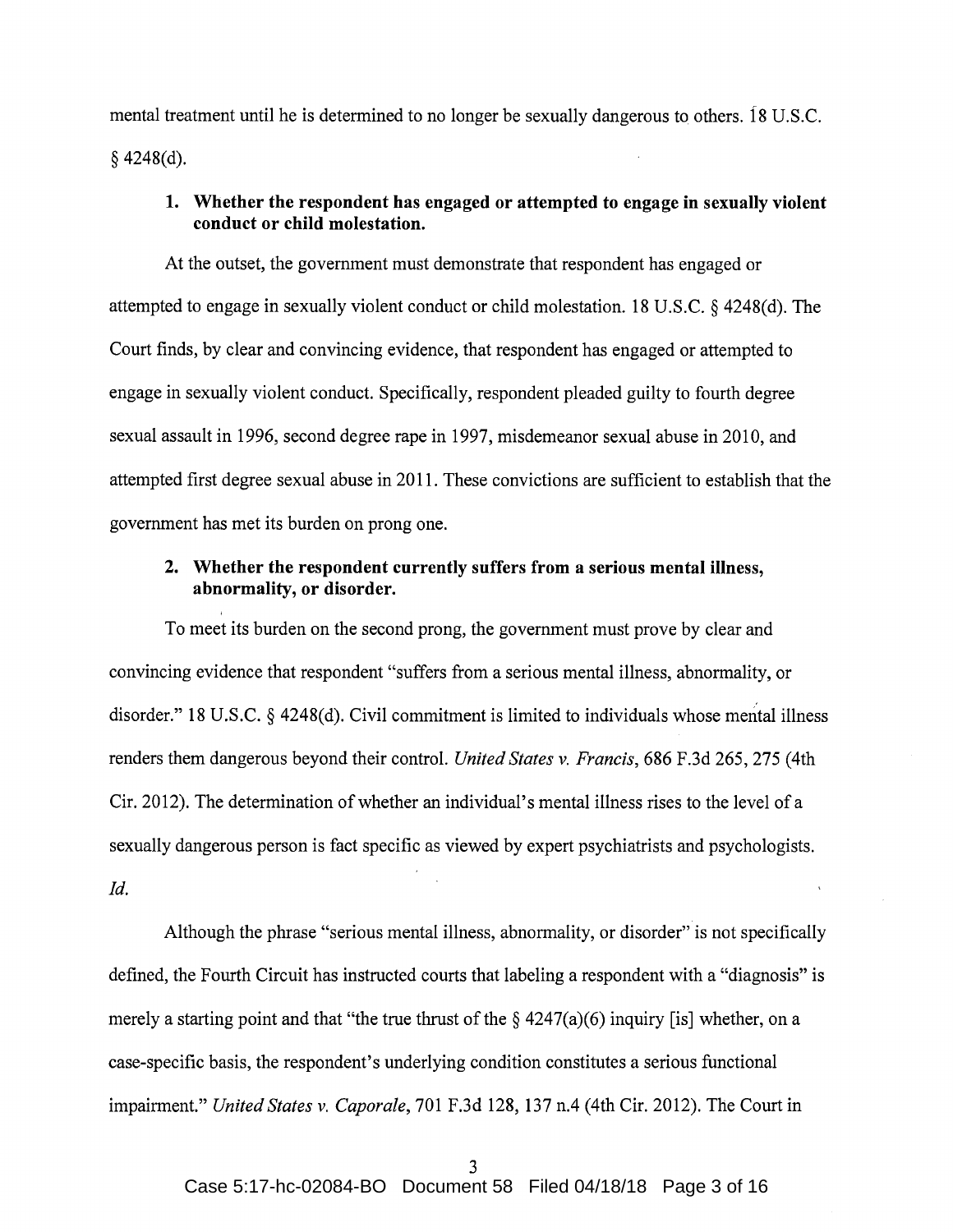*Caporale* further noted that "a mental disorder or defect need not necessarily be one so identified in the DSM in order to meet the statutory requirement." 701 F.3d at 136 (citing *United States v. Carta,* 592 F.3d 34, 39-40 (1st Cir. 2010)). Accordingly, the phrase "serious mental illness, abnormality, or disorder" in the Act is "a legal term of art" to be developed by the courts. *Caporale,* 701 F.3d at 136; *see also Kansas v. Hendricks,* 521 U.S. 346, 359 *(Hendricks)*  (explaining that "the term 'mental illness' is devoid of any talismanic significance," and instructing that legislative development of specialized "[l]egal definitions ... need not mirror those advanced by the medical profession").

Four expert witnesses offered opinions as to whether respondent suffers from a serious mental disorder that is related to his sexual offending. The government's first expert, Dr. Gutierrez, a forensic psychologist with the Bureau of Prisons, diagnosed respondent with stimulant use disorder (cocaine), in a controlled environment, and other specified personality disorder (antisocial features), later amended to antisocial personality disorder. The government's second expert, Dr. Lovestrand, diagnosed respondent with other specified personality disorder (antisocial) and cocaine use disorder, severe, in a controlled environment. Dr. North, who was appointed by the court as an expert in this case, diagnosed stimulant use disorder (cocaine), in a controlled environment, and other specified personality disorder with antisocial features. Finally, respondent's expert, Dr. Plaud, diagnosed respondent with stimulant use disorder, cocaine, in a controlled environment. Respondent was not diagnosed with paraphilia or any other sexual disorder. Only Dr. North and Dr. Plaud actually examined respondent.

The Court has the authority to "decide the proper weight to give the expert opinions." *United States v. Wood,* 741 F.3d 417, 425 (4th Cir. 2013). This Court declines to find the government's second expert, Dr. Lovestrand, credible or to give his testimony weight. Dr.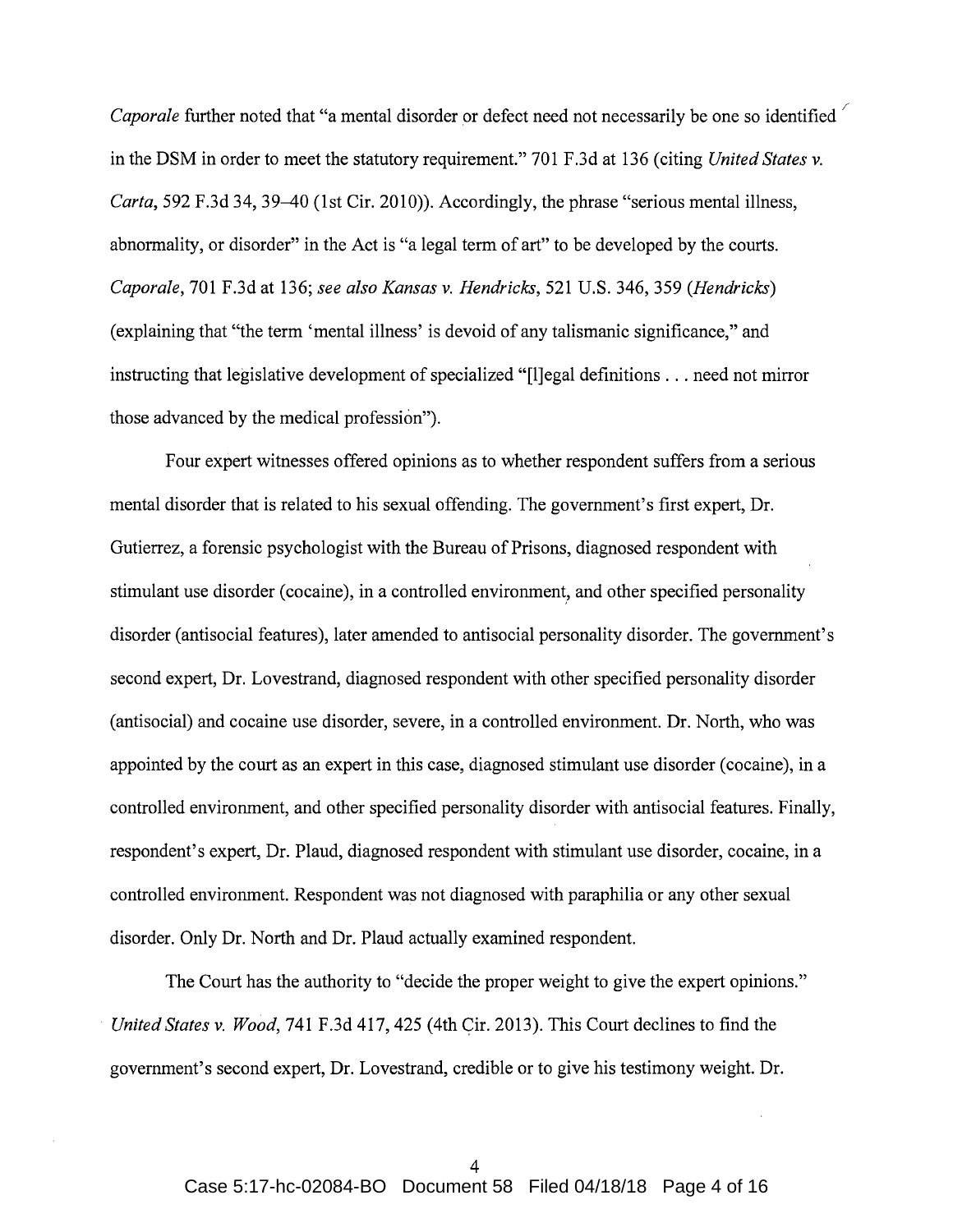Lovestrand is a forensic psychologist based in California. He did not examine respondent. He had never before been involved in an Adam Walsh Act proceeding, either as a witness or as an evaluating psychologist. [DE 57 at 111]. He has never done any academic work on sex offender psychology. [DE 57 at 132]. He had never previously testified in federal court. [DE 57 at 133]. In the two previous times he testified on the subject of sexual violence in state court, he testified on behalf of the government. *Id.* His report in this case contained errors. He claimed that respondent had been convicted five times for sexual violence against women, which is not true. [DE 57 at 136]. He claimed that respondent has not worked in prison since 2014, which is also not true. [DE 57 at 137]. And he claimed respondent had not participated in a GED class at the time of his report, which is not true. [DE 57 at 139-40]. Dr. Lovestrand's lack of familiarity with particular area of the law, his position as an expert retained by the government, and his limited knowledge of the specifics of this case, including his substantive errors, indicate that his testimony is of limited utility here. The Court also gives great weight to Dr. North and Dr. Plaud's testimony, as they both actually examined respondent. Dr. North's testimony especially merits attention, as he was appointed by the court in this case.

## *Substance Abuse Disorder*

Dr. Gutierrez, Dr. Lovestrand, Dr. North and Dr. Plaud all testified that respondent suffers from a debilitating substance abuse problem. Drs. Gutierrez, North and Plaud gave him a diagnosis of stimulant use disorder (cocaine), in a controlled environment. This Court agrees with that finding: respondent's history of addiction to crack cocaine is lengthy and detailed, and respondent's own testimony corroborates it.

*Personality Disorder*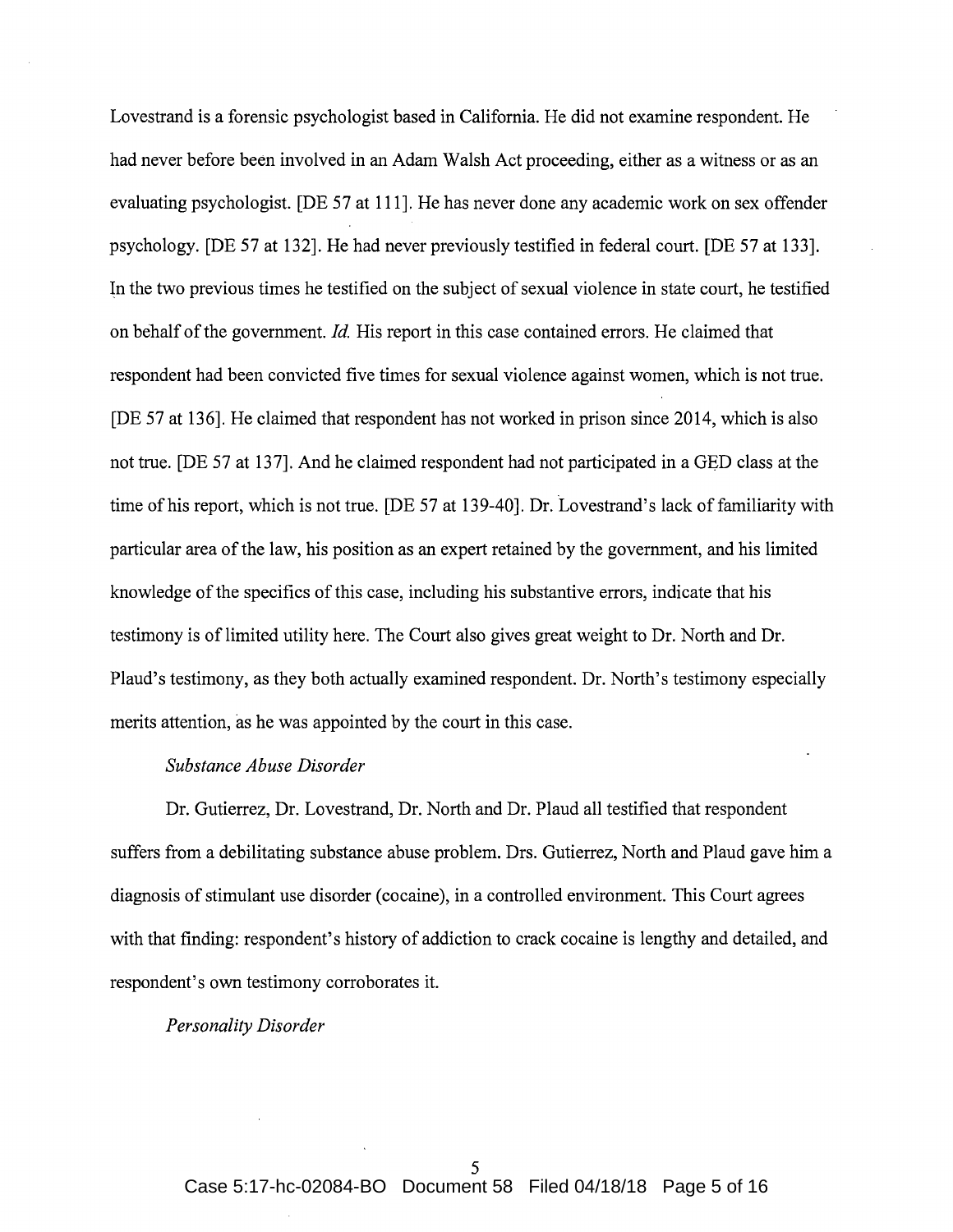The experts in this case did not uniformly determine respondent suffers from an additional psychological condition. Dr. North, who did interview respondent, diagnosed respondent with "other specified personality disorder with antisocial features." Dr. Gutierrez, who did not interview respondent, originally had the same diagnosis, which he later changed to the more severe diagnosis of "antisocial personality disorder." Dr. Plaud, who did interview respondent, did not find that he suffered from a personality disorder.

The existence of a personality disorder is indicated by "an enduring pattern of inner experience and behavior that deviates markedly from the expectations of the individual's culture." DSM-V at 645. The DSM accounts for several types of personality disorders. Other specified personality disorder is a fallback position. DSM-V 301.89 (F60.89) ("This category applies to presentations in which symptoms ... do not meet the full criteria for any of the disorders in the personality disorders diagnostic class."). In diagnosing a personality disorder, it is key not to attribute to a personality disorder what can be better explained as a manifestation of another disorder. DSM-V at 647.

First, Dr. Gutierrez's changing diagnoses, and his conflicting testimony on the stand, indicate that his evaluation of respondent's personality issues do not merit significant weight. Dr. Gutierrez was unable to clearly explain the reasoning behind changing his diagnosis or what evidence underpinned either of his diagnoses, especially as he did not interview respondent. The evidence for the escalation of his diagnosis to "antisocial personality disorder," which requires a finding of problematic conduct prior to age 15, is limited to a reference in Dr. North's report that respondent had shot a b.b. gun at the age of 14. [DE 57 at 105]. Dr. Gutierrez also did not account for the period of time between the b.b. gun even and respondent's arrest at age 26,

6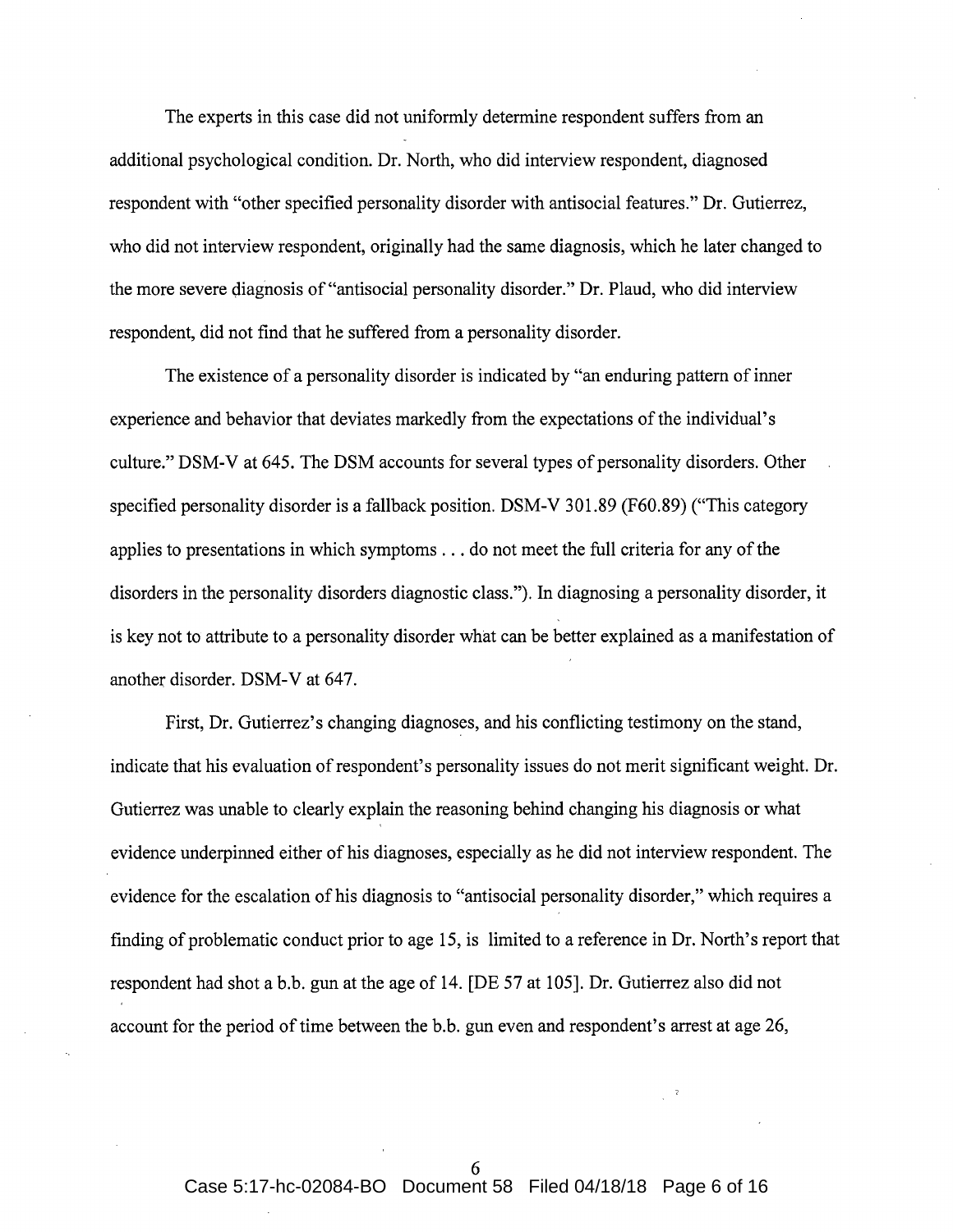during which he did not have any evidence of a personality disorder. For these reasons, the Court does not find that Dr. Gutierrez's diagnosis is supported by the evidence.

Dr. North testified that he had found respondent suffered from a conduct disorder, but that the features of conduct disorder were directly aligned with his substance abuse problem. Dr. North testified that there was not enough evidence of a conduct disorder before age 15 to lead to a diagnosis of antisocial personality disorder. [DE 57 at 149]. Dr. North went on to testify that the b.b. gun shooting incident "plus he was drinking, smoking marijuana and truancy, and that was the extent of evidence of conduct disorder." *Id.* He was not arrested again until he was 26 years old. Dr. North testified that "if he had been arrested around age 18 or 19 and had a long history of arrests ... I probably would have diagnosed him with antisocial personality disorder. But instead he was working as a security guard when he was around 21 and he didn't have any arrests and he wasn't using drugs during that time." *Id.* Dr. North specifically did not diagnose respondent with any paraphilia, noting that there was no evidence that sexual violence "was used for erotic pleasure." [DE 57 at 15]1.

Dr. North went on to testify that absent cocaine use by respondent, he was not sure the antisocial features presented at all. [DE 57 at 151]. ("The antisociality seems to be directly correlated and perhaps entirely due to the cocaine use."). This finding was confirmed by Dr. Plaud's testimony. Dr. Plaud did not diagnose respondent with a personality disorder, testifying that any personality disorder traits stemmed directly from either respondent's difficult upbringing or his history of substance abuse. [DE 57 at 180]. According to Dr. Plaud, "before drugs came into his life with any significance, he actually acquitted himself fairly well." *Id.*  Respondent, whose mother was twelve years old when he was born, gained employment through Job Corps and worked as a security guard prior to his first encounter with crack cocaine, and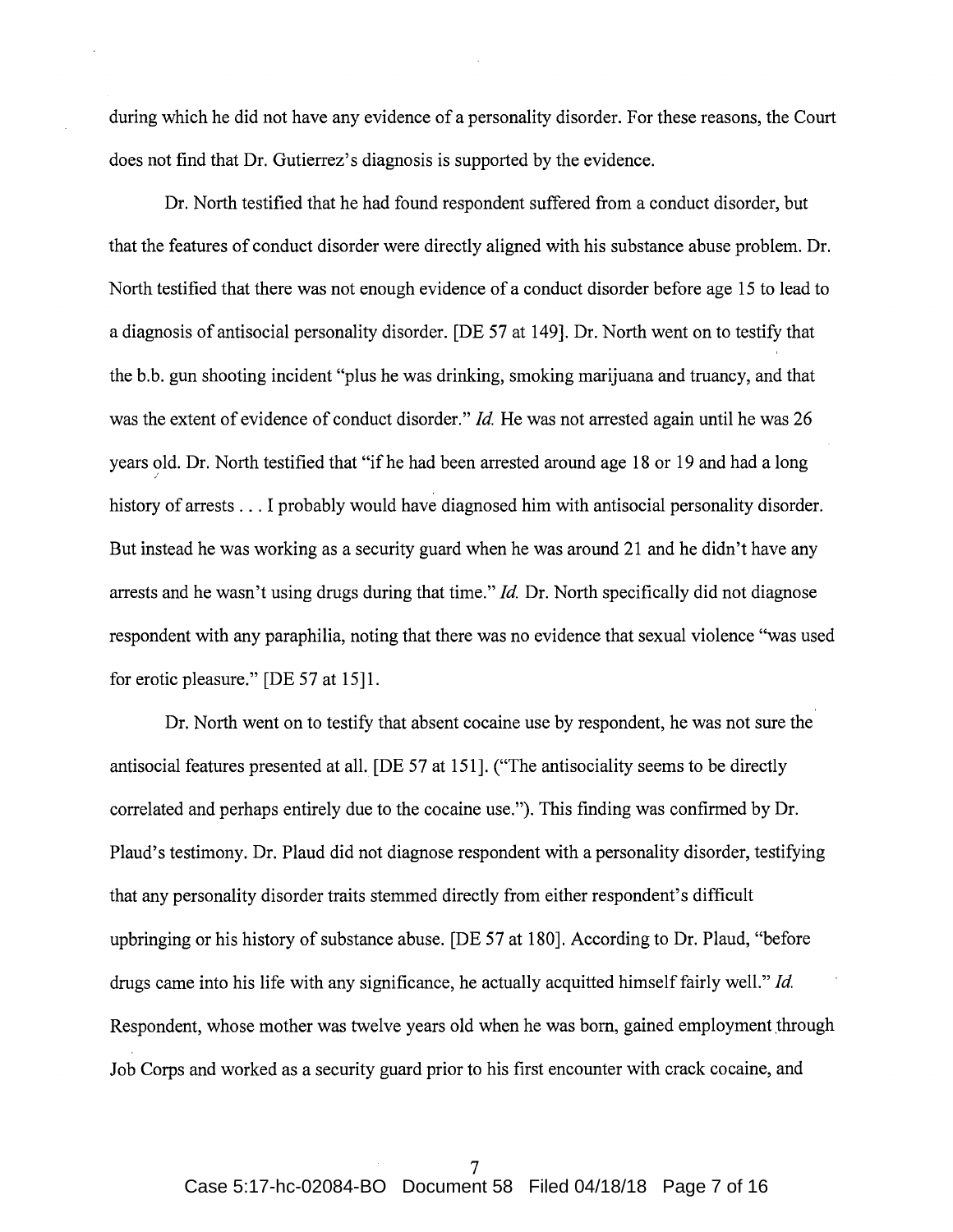then his first arrest at the age of 26. *Id*. **Dr. Plaud testified that "it's nonsense to diagnose him** with antisocial personality disorder. When he's not on the drugs, he's not antisocial behaviorally speaking." *Id.* Dr. Plaud also testified that a diagnosis of other specified personality disorder is "equally nonsensical for many of the same reasons." [DE 57 at 181]. Additionally, respondent's relatively clean track record in prison was probative. Noting that respondent had one infraction over the course of his term of incarceration, Dr. Plaud testified, "if this guy is floridly antisocial, I would think he would have a lot more issues ... he would have a disciplinary report yhat might run pages and pages and pages. And he doesn't have it." [DE 57 at 191].

This Court finds that respondent's addiction to crack cocaine led to the behaviors Drs. Gutierrez and Lovestrand characterized as evidence of a separate personality disorder. The Court heavily credits Dr. North and Dr. Plaud's testimony to that effect. The scattered evidence of respondent's struggles in society are directly attributable to his crack cocaine addiction.

The fact that respondent did not suffer from the sort of antisocial effects or difficulty responding to norms prior to his first brush with crack cocaine is highly probative. As Dr. Plaud emphasized in his testimony, respondent's first arrest was at age 26. Respondent was working as a security guard and hoping to become a police officer. These facts are at odds with the way personality disorders are evaluated and listed in the DSM-V, as diagnoses that manifest at a young age and continue to present. For the above reasons, this Court finds that the only disorder respondent suffers from is stimulant abuse disorder (cocaine), in a controlled environment.

### *Seriousness*

As the Court has determined respondent suffers from substance abuse disorder, the inquiry must now shift to whether it is serious under the § 4248 framework. This Court finds that it is not.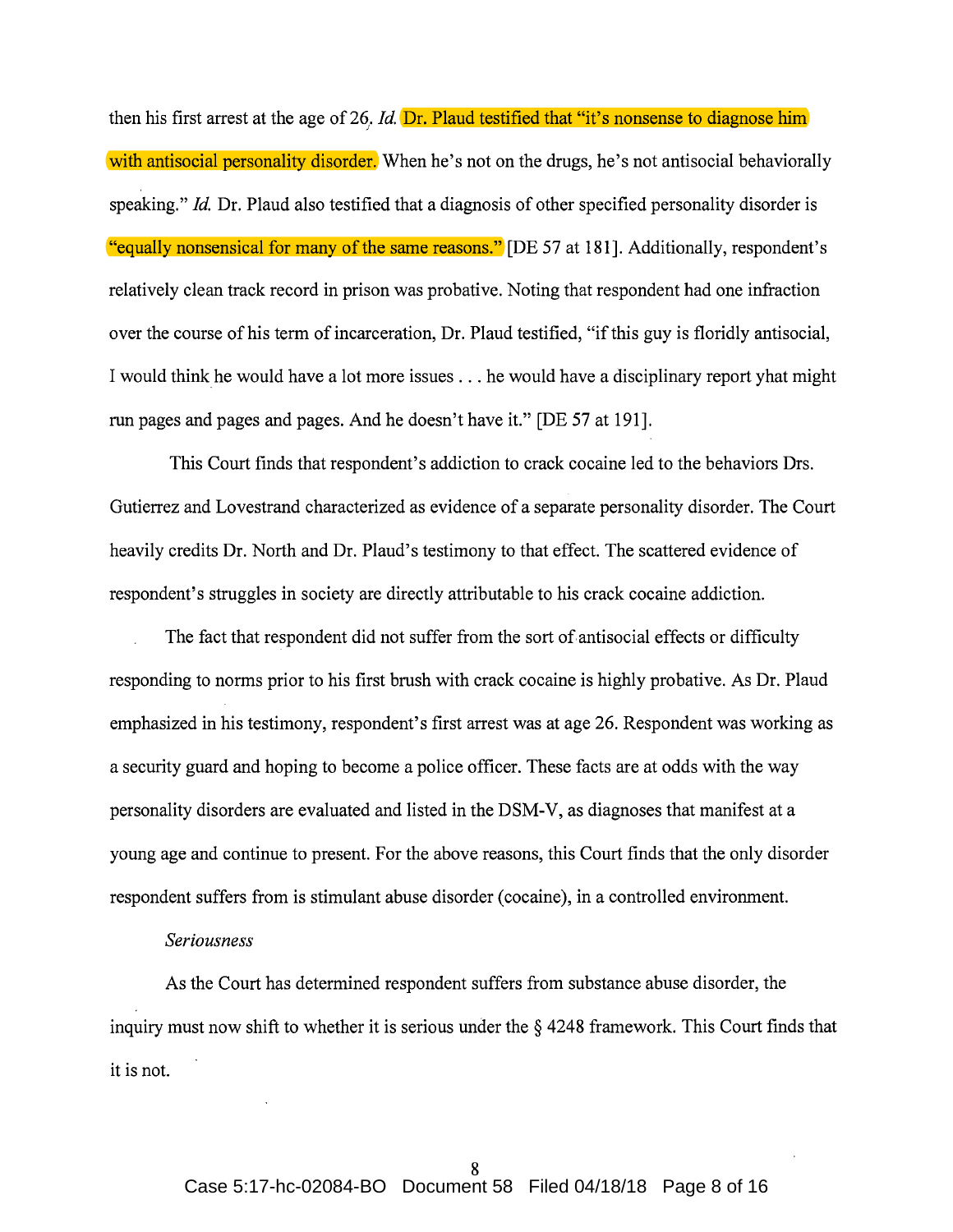"A diagnosis of [a mental disorder] is merely the starting point for the court to consider the true thrust of the  $\S$  4247(a)(6) inquiry—whether, on a case-specific basis, the respondent's underlying condition constitutes a serious functional impairment." *United States v. Caporale,*  701 F. 3d 128, 137 n.4 (4th Cir. 2012). The government, again, bears the burden of proving by clear and convincing evidence that a particular disorder is a serious functional impairment under the Act. At the outset, the nature of respondent's diagnosis is relevant. Respondent has not been diagnosed with paraphilia or any disorder based on sexual offending. The link between respondent's disorder and its seriousness within the framework mandated by the Adam Walsh Act is therefore more fragile, as the purpose of the seriousness inquiry is specifically related to the risk of further sexual violence or child molestation.

The Fourth Circuit has not ruled squarely on the question of whether so-called use disorders are "serious" under the Act. But, in reversing a commitment of an individual found to suffer from both alcohol use disorder and antisocial personality disorder, the Court mentioned the inherent problems in basing a civil commitment scheme on "two mental disorders that are undisputedly prevalent in the nationwide prison population." *United States v. Antone,* 742 F.3d 151 (4th Cir. 2014) (Citing studies that show 50 to 70 percent of prisoners suffer from antisocial personality disorder and 45 percent of federal prisoners meet criteria for drug dependence or abuse.). This concern is warranted. The Adam Walsh Act is an extraordinary remedy for extraordinary circumstances. If half the prison population meets step two of this inquiry, then the limited ambit of the Act, which underpins its constitutionality, is undone. *See United States v. Comstock,* 560 U.S. 126, 142 (2010) ("[The Act] is a modest addition to a longstanding federal statutory framework."). Non-paraphilic disorders have a higher uphill climb, as they should.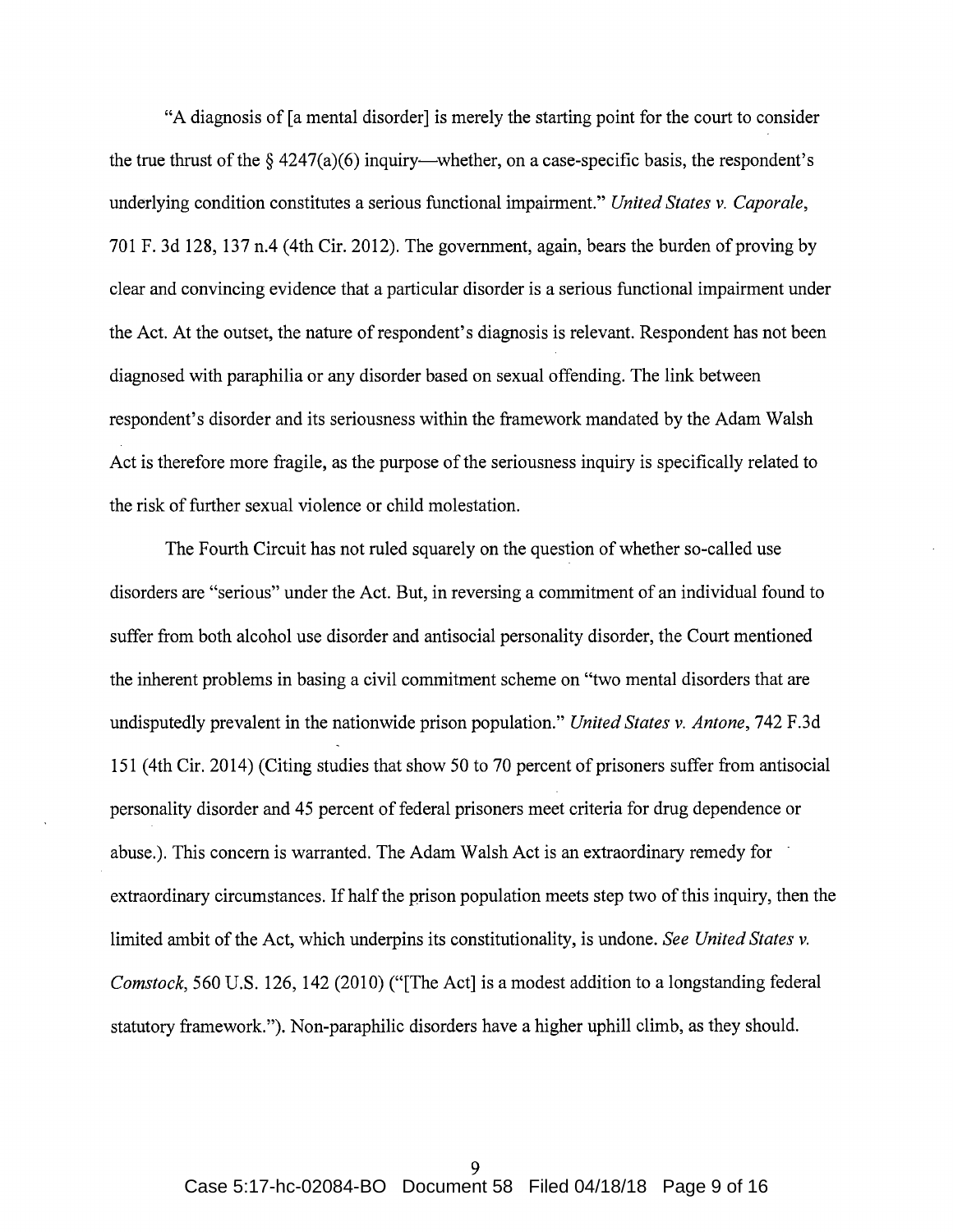In one previous instance in this district, alcohol use disorder was found to be "serious." *United States v. Gloshay,* 5:08-HC-2051-BR (E.D.N.C. June 4, 2012). In that case, respondent's continued drinking—even while incarcerated—and therefore continued impairment of day-today functioning led to the determination that the dependence was serious. *Id* at 8-9. And even in that case, which was not appealed, the district court acknowledged that "alcohol dependence may not be considered serious in every case." *Id* at 9.

Respondent's history over the past six years is determinative. The government provided no convincing evidence of the "grip strength of the mental illness on the inmate" currently, which is required of them by law. *United States v. Wooden,* 693 F.3d 440, 460 (4th Cir. 2012). Respondent completed a drug education course while incarcerated in Arizona, and a 24 hour nonresidential treatment program in North Carolina. [DE 57 at 92]. He has no record of abusing drugs while in prison, even though the government's own expert acknowledged inmates can illicitly access drugs. [DE 57 at 108]. Dr. North heavily credited respondent's own commitment to staying sober. [DE 57 at 153].

There may be a case, in the future, where a substance abuse disorder is so crippling, its grasp on an individual so overwhelming, and its relationship to a pattern of sexual offending so ironclad, that a finding of "serious" under this prong would be permissible. Perhaps. But the government certainly has not established facts to sustain that conclusion here.

Because the government's evidence has failed to instill in the Court a "firm belief or conviction, without hesitancy" that respondent currently suffers from a serious mental disorder that would render him sexually dangerous to others, the Court finds that the government has failed to prove this prong by clear and convincing evidence. *See Jimenez,* 269 F.3d at 450.·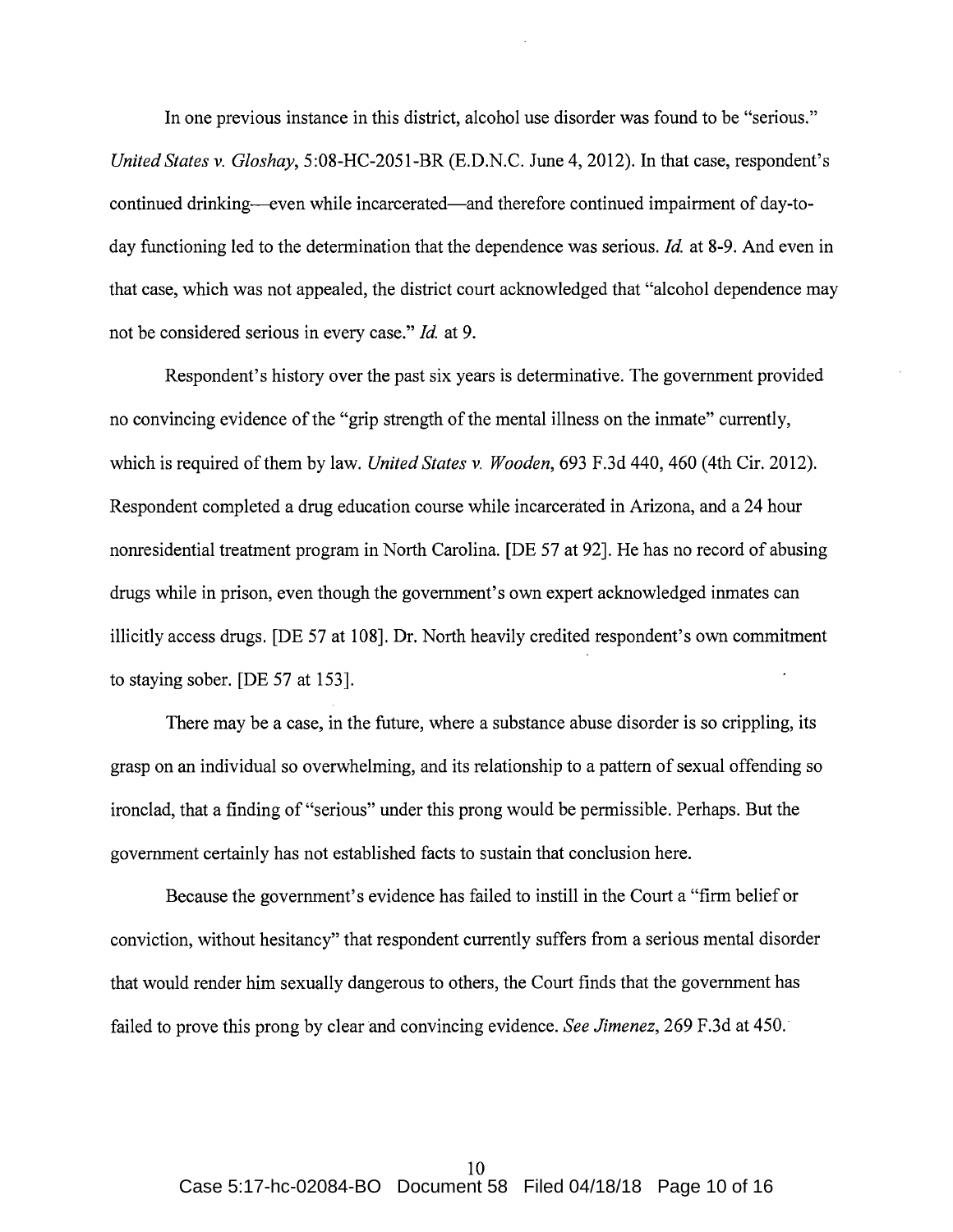## **3. Whether as a result of the illness, abnormality, or disorder, the respondent would have serious difficulty in refraining from sexually violent conduct or child molestation if released.**

In the alternative, if respondent did suffer from a serious mental illness, abnormality, or

disorder as defined under the Act, commitment is nonetheless not warranted in this case because

the government has not met its burden to establish, by clear and convincing evidence, that

respondent will have serious difficulty in refraining from sexually violent conduct if released. As

noted by the Fourth Circuit in *United States v. Hall,* 

[t]he "serious difficulty" prong of 4248's certification refers to the degree of the person's "volitional impairment," which impacts the person's ability to refrain from acting upon his deviant sexual interest. *Kansas v. Hendricks,* 521 U.S. 346, 358 (1997) (noting that statutory requirements that couple proof of dangerousness with proof of a mental illness or abnormality "serve to limit involuntary civil confinement to those who suffer from a volitional impairment rendering them dangerous beyond their control"); *id.* at 357 (noting that civil commitment statutes may "provide[] for the forcible civil detainment of people who are unable to control their behavior and who thereby pose a danger to the public health and safety ... provided the confinement takes place pursuant to proper procedures and evidentiary standards") (internal citations omitted); *see also Kansas v. Crane,* 532 U.S. 407, 414 (2002) (noting that "our cases suggest that civil commitment of dangerous sexual offenders will normally involve individuals who find it particularly difficult to control their behavior.").

554. F.3d 456, 463 (4th Cir. 2012). The Fourth Circuit has found that in weighing the serious

difficulty prong, it is appropriate to consider the following factors: failures while on supervision;

resistance to treatment; continued deviant thoughts; cognitive distortions; actuarial risk

assessments; impulsiveness; and historical offenses. *Wooden,* 693 F.3d at 440. It should be

noted, however, that this inquiry "will not be demonstrable with mathematical precision."

*Kansas v. Crane,* 534 U.S. 407, 413 (2002).

The Court therefore must consider both static and dynamic factors, 'historical behaviors and present impairment, in order to adequately assess whether respondent will have a serious difficulty in refraining from sexually deviant behavior if released. The Court cannot consider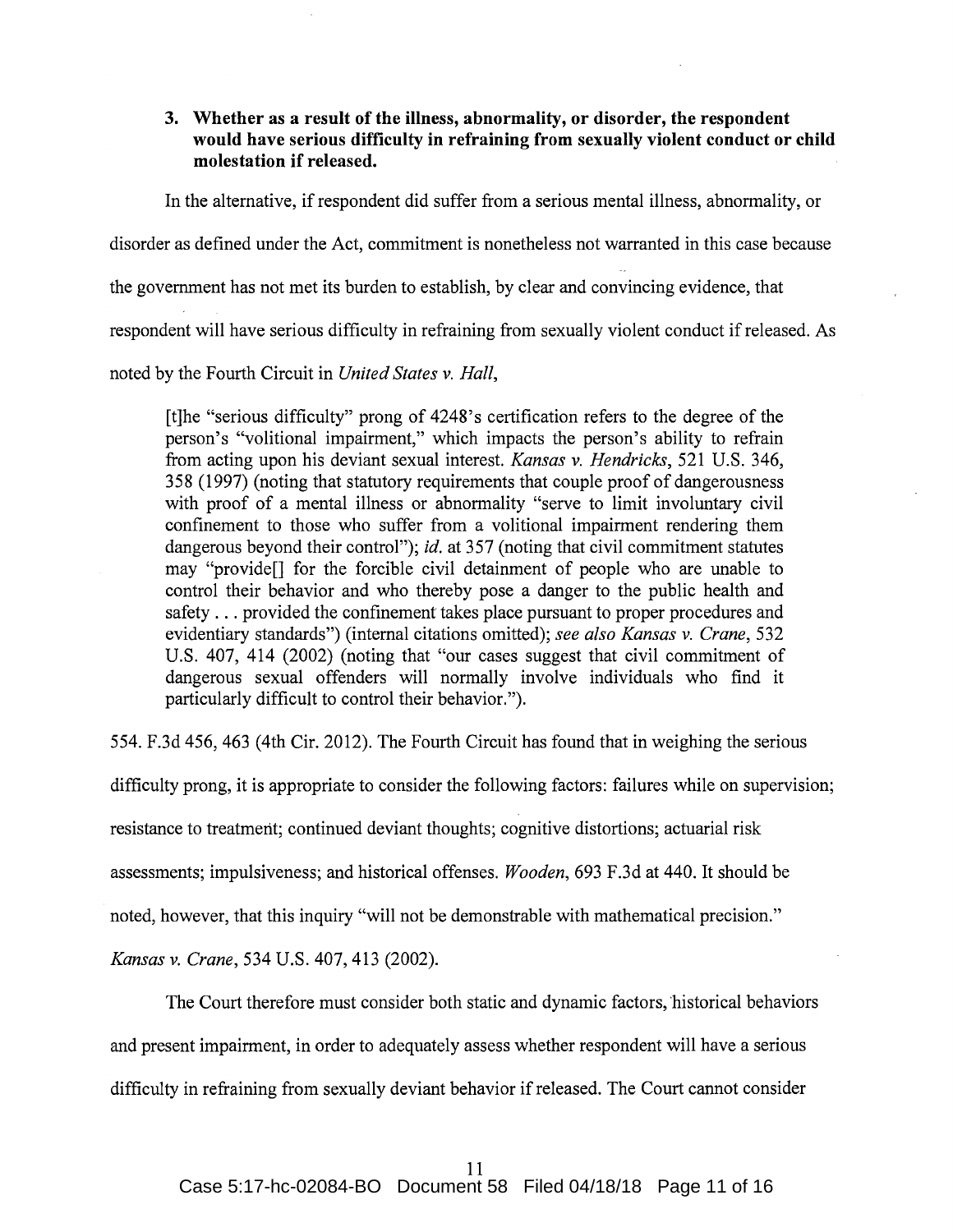historical facts to the exclusion of present behavior because reliance on past behavior does "not allow for a respondent's subsequent growth." *United States v. Antone,* 742 F.3d 151, 169 (4th Cir. 2014) (holding an expert's opinion based solely on past behavior does not satisfy the government's heightened burden). Because of this, the Court declines to fully credit actuarial analyses and expert witness testimony that rely solely on respondent's past behavior to determine his current volitional impairment.

Petitioner claims that respondent will have a serious difficulty refraining from sexually dangerous conduct because of his addiction to crack cocaine, arguing that respondent's history of convictions for sexual assault while abusing the drug demonstrate that he is a compulsive offender. As discussed below, the Court finds that the government has not carried its burden.

To begin, the Court notes that Dr. North, who was originally retained as a court appointed expert in this case, was not called by the government because Dr. North did not find that respondent merited commitment. This operates to disfavor both the government's posture in this case generally and the reliability of the experts it did choose to call.

Next, this Court gives Dr. Gutierrez's testimony little weight. Dr. Gutierrez testified at his deposition that he did not distinguish in this case between those who choose to break the law and those who are unable to. [DE 57 at 109]. This is at odds with the purpose of the inquiry here. Additionally, when evaluating respondent's historical offenses, Dr. Gutierrez relied, in part, on false information. [DE 57 at 10]3. Dr. Gutierrez also testified that though respondent was acquitted of one particular sexual assault charge, he still found it probative because "sometimes juries don't always get things right." [DE 57 at 88]. Dr. Gutierrez's testimony as to respondent's impulsivity or other lack of control was focused on respondent's past behavior to the exclusion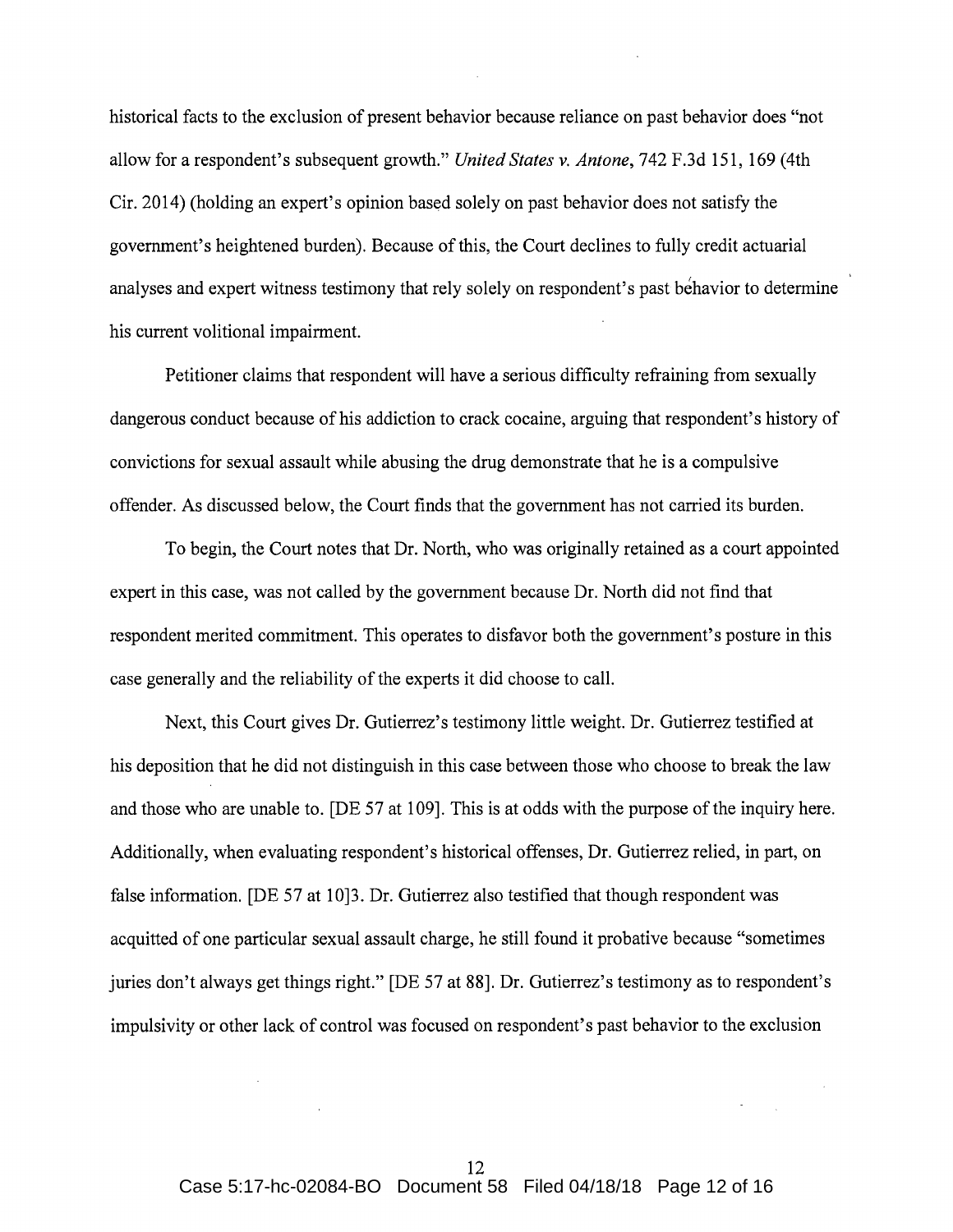of present behavior, including his experiences on supervised release over 20 years ago. [DE 57 at 96].

The Adam Walsh Act applies to individuals who lack volitional control, not those who may, in the future, go on to commit crimes. *See* 18 U.S.C. § 4247(a)(6). Additionally, the Act is specifically limited to persons who have engaged or attempted to engage in sexually violent conduct or child molestation. 18 U.S.C. § 4247(a)(5). Both of these constraints work against the government here. Because the argument is so attenuated, petitioner must prove, by clear and convincing evidence, two particularized issues: first, that respondent has no volitional control over the abuse of crack cocaine; and second, that when respondent abuses crack cocaine, he has no volitional control over ensuing acts of sexual violence. The Court assumes without deciding that this dual inquiry as to volitional control, including over impulses completely unrelated to sexual violence or child molestation, is even permissible under the Act. The government has not made the needed showing.

The first inquiry is related to the above finding that respondent's substance abuse disorder is not serious. Even for a substance abuse disorder that is serious under the Act, step three would require a specific showing that it actually affects respondent's volitional control.

Respondent has been incarcerated since 2011. In those years, he testified that has never attempted to access or use crack cocaine, and he never had any infractions related to illegal drugs. [DE 57 at 78]. While federal prison is an environment in which access to controlled substances is severely limited, that access is still possible, and respondent has not accessed them. [DE 57 at 197]. Dr. North and Dr. Plaud both testified that in their expert opinions, respondent's drug addiction did not now manifest itself such that he lacks volitional control.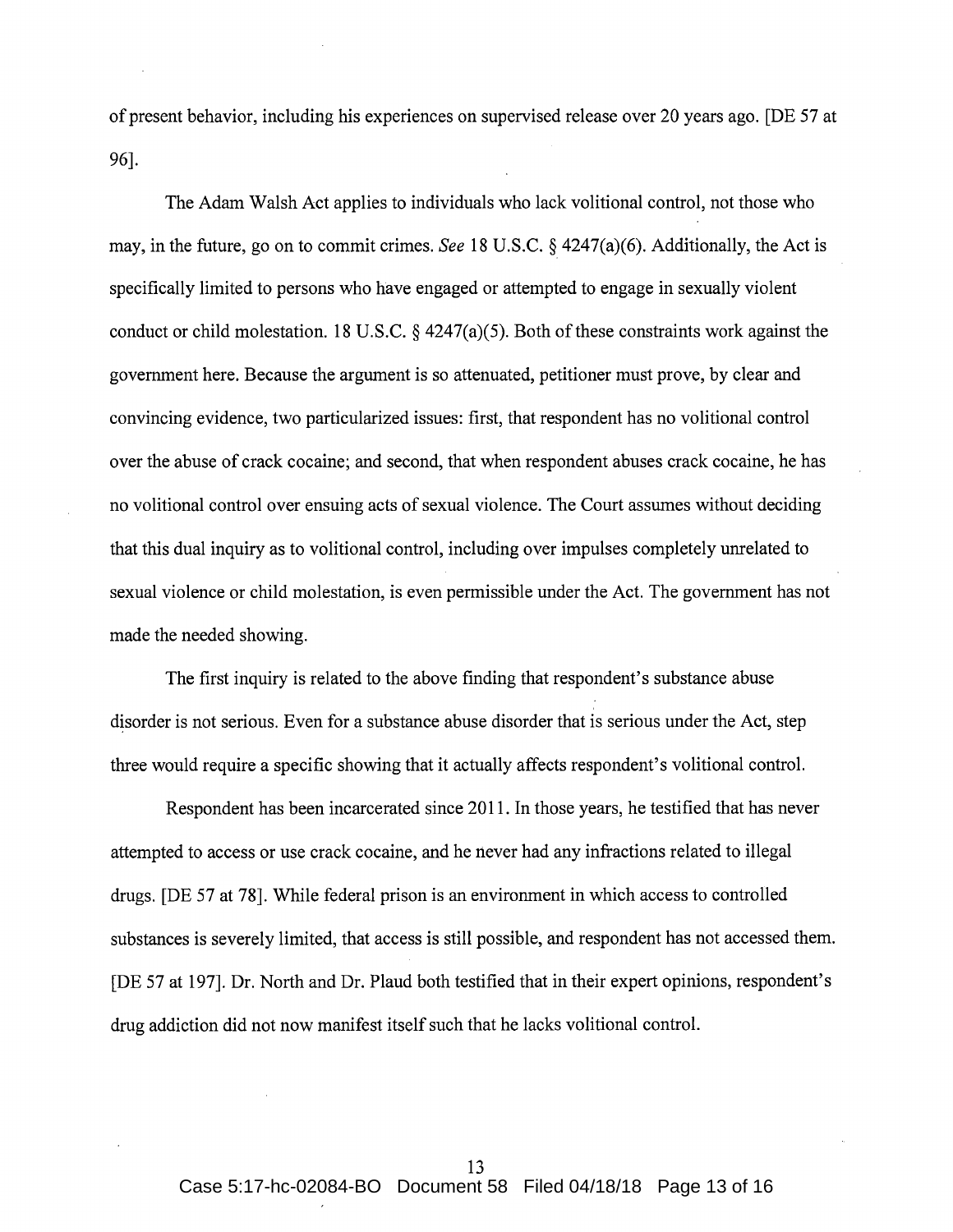In evaluating his present impairment, Dr. North testified that "he's done well while he's been locked up ... he has taken all the drug education stuff that he can." [DE 57 at 152].  $Dr.$ Plaud also testified that his behavior in prison has been excellent: "[H]e's clean, he's sober, he understands the rules, he pays attention to the rules, he's responsive to the rules ... he's working. He's getting along with other people. He's doing his best and he's doing very well." [DE 57 at 181]. Dr. Plaud testified that he did not find a generalized lack of control. [DE 57 at 185]. Even fully crediting the personality disorder diagnosis presented by the government in this case, Dr. Plaud testified that "the relationship between these diagnoses and sexual recidivism, sexual risk, is miniscule. So it's not really a relevant disorder." [DE 57 at 182]. When the government questioned Dr. Plaud on this question, it argued respondent's own testimony of his intent stay clean indicated he could not do so, as it stemmed from his narcissism. [DE 57 at 200]. The Court only mentions this argument in order to make its failure clear. The government has not met its burden.

Second, the evidence of respondent's lack of volitional control as to sexual violence absent the use of crack is nonexistent. This is because the sexual assault convictions respondent has sustained are inseparable from his drug abuse. Dr. Gutierrez emphasized the fact that respondent had not received sex offender treatment, but was unable to square that fact with the relationship between respondent's drug addiction and history of sexual violence, or how rare it is for an Adam Walsh Act proceeding to involve the kind of conduct at issue here. [DE 57 at 98-99]. And even he acknowledged that "there's nothing in his past that would suggest" respondent would be sexually dangerous without, abusing crack cocaine. [DE 57 at 101]. Dr. North, when noting that respondent had not undergone sex offender treatment, testified that "I don't think he has a sexual problem if he's not using cocaine." *Id.*; *Id.* at 153.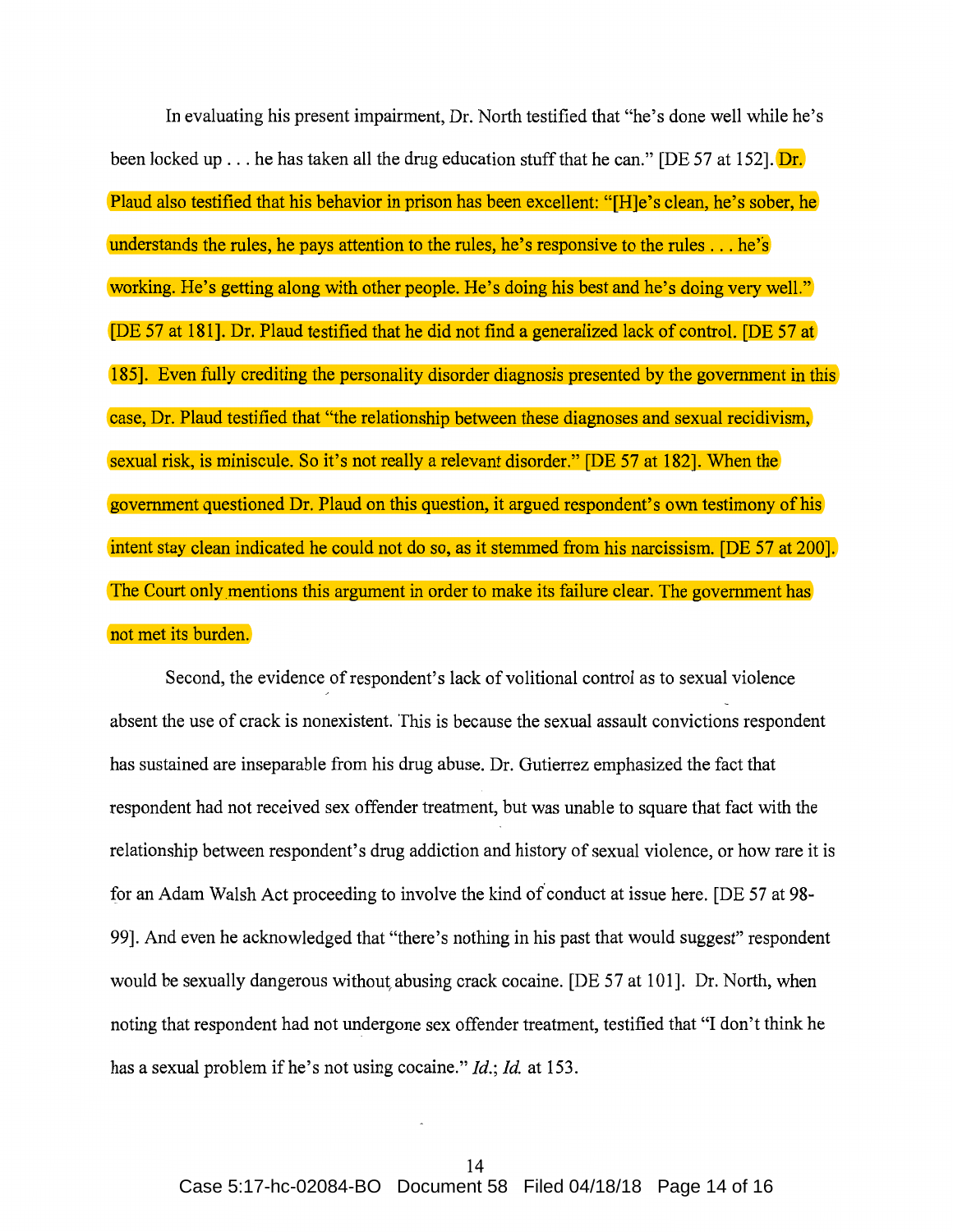Dr. North also testified that respondents sometimes are advised by their lawyers to decline sex offender treatment in prison, and that refusal does not itself indicate a refusal to accept responsibility. *Id.* Dr. Plaud testified that the lack of a paraphilia diagnosis is important here, as it shows that respondent has no sexual disorder or compulsion related to sexual offending. [DE 57 at 187-88]. Respondent's age is also a protective factor, as he is 53 years old. He will be nearly 70 when his fifteen-year term of supervised release ends. [DE 57 at 106; 141; 186]. Federal supervised release is a highly structured environment and includes regular drug testing as a matter of course. [DE 57 at 191]. As there is no evidence that respondent's sexual offending ever occurs without the presence of drug abuse, supervised release would be even more effective in this circumstance than in others.

In standard§ 4248 cases, where there is an underlying paraphilic motivation, the Court must contextualize a number of factors in order to determine whether it is likely an individual will act on that motivation going forward. Despite the presence of that pathology, not every candidate meets the standard for commitment, because there is a clear distinction between feeling a desire and being unable to keep from acting on it. The government has not provided any evidence here to indicate respondent has ever been enacting an uncontrollable sexual urge. Respondent's sexual offenses were always committed against a woman he was using drugs with. The sexual violence was secondary to and informed by the drug use. He committed those crimes, and he was convicted of and sentenced for them. The inquiry here is not whether his actions were reprehensible. They were. The only question before this Court is whether the government has made a clear and convincing showing that respondent lacks volitional control such that he would have serious difficulty refraining from committing such acts in the future. It has not.

15